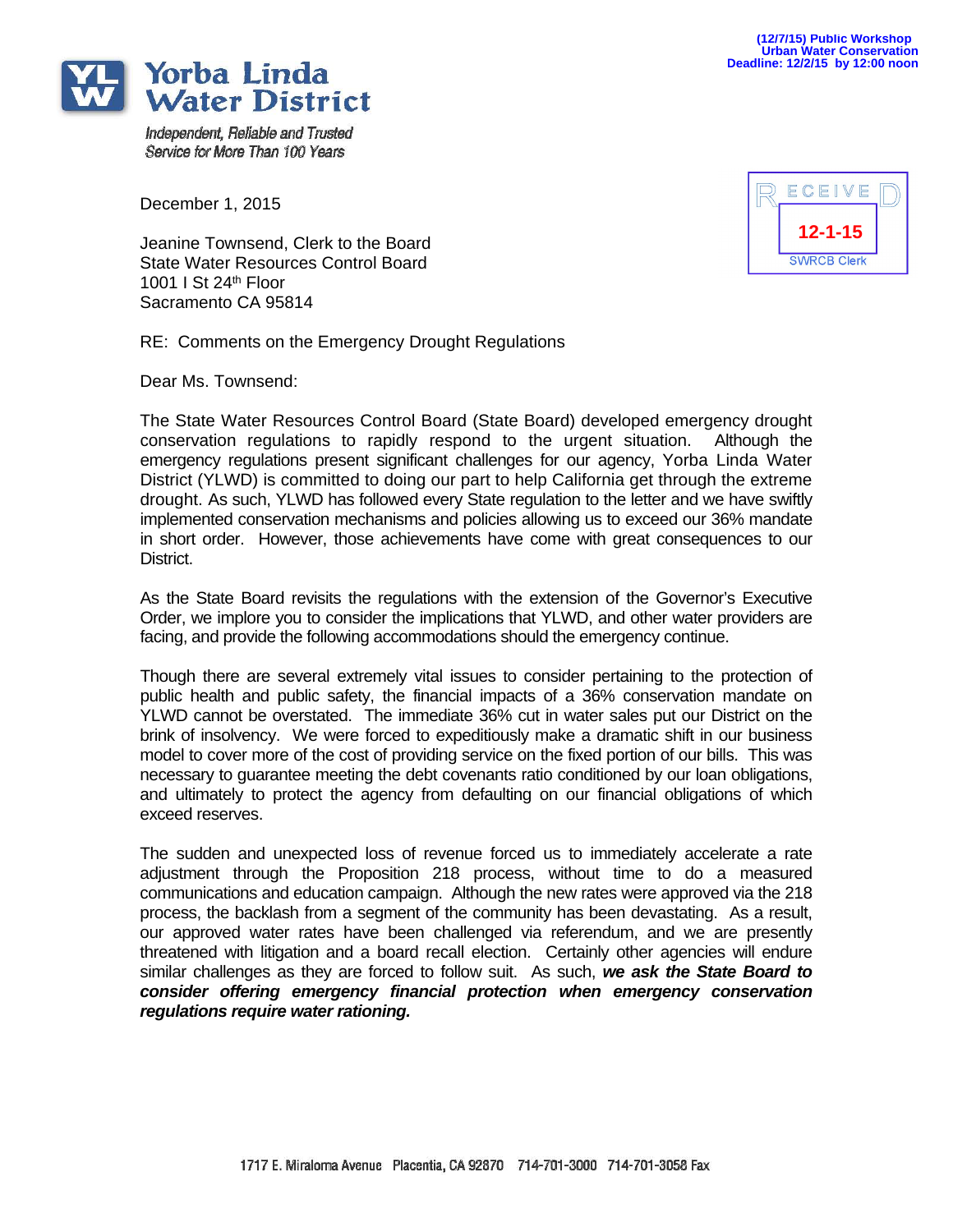

Independent. Reliable and Trusted Service for More Than 100 Years

State Water Resources Control Board Members December 1, 2015 Page 2

Another daunting consequence of the emergency regulation that is somewhat unique to our agency is the ever present fire danger that looms over our service area. A great deal of water is used to protect public safety due to extreme fire hazards that encompass our District. YLWD shares a border with Chino Hills State Park. The Orange County Fire Authority mandates residential irrigation of fuel modification zones. With no fire break between the State's property and residential land, thousands of customers must irrigate this rugged terrain for the sole purpose of fire prevention.

The 2008 Freeway Complex Fire roared through State property and destroyed 314 homes. Wildfires occur almost annually in this region. That fear continues to resonate with our customers. The risk of wildfire in Chino Hills State Park is higher than ever due to this historic drought and hotter weather. El Nino, followed by another dry summer will only create more fuel for an even more overwhelming fire threat next year. Unless the State chooses to implement and maintain fire breaks, it is imperative that the Fuel Modification Zones be maintained and irrigated sufficiently to serve their intended purpose in the case of a fast moving wildfire. *We are asking the State Board to allow agencies that border an urban-wildland interface to quantify acre feet used to support wildfire prevention. This number shall be subtracted from the total production used to calculate R-GPCD.*

*YLWD also requests the State Board offer credits for Indirect Potable Reuse (IPR) equal to that given to recycled water.* Our public has heavily invested in the Ground Water Replenishment System that converts wastewater to potable water. The current calculation of R-GPCD allows credit for recycled water. IPR is considered a source of potable water, but it is recycled (to a higher standard), and is conserved many times over. While other parts of the State are able to use recycled water for outdoor irrigation, we and our partner agencies that participate in this expensive world-leading water source are seeing their landscapes and trees die. Due to contractual accords our wastewater is obligated to IPR.

Recognizing IPR provides equity for agencies that cannot go the route of "purple pipe". Furthermore, offering credits for the investments made in this technology, which is a critical component to our region's drought resiliency, further enhances the credibility of the State Board and the local agencies that have pioneered this revolutionary potable water source. By supporting IPR, the State Board provides an incentive for other parts of the State to make the investments that we have in Orange County.